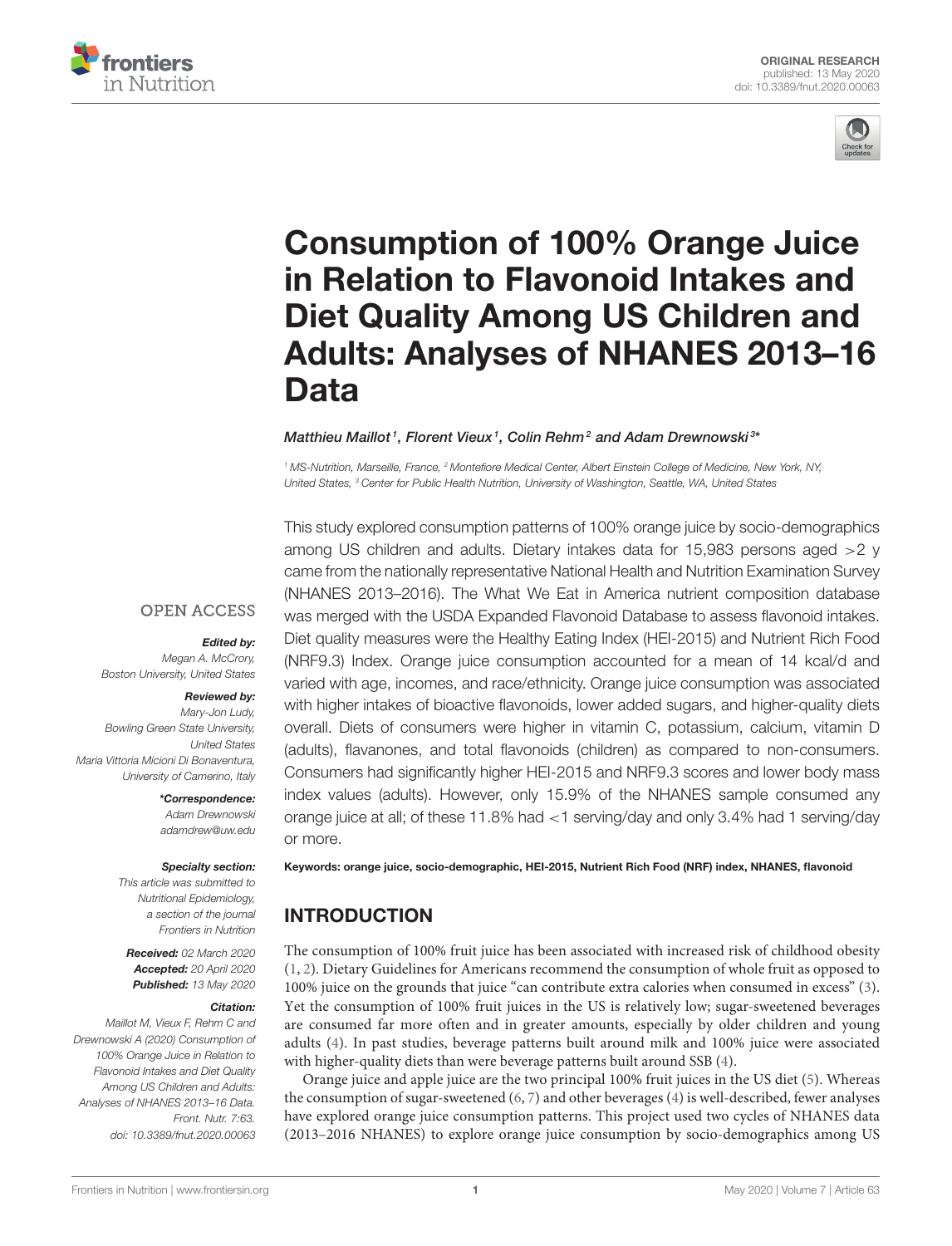children and adults. One novel feature was the use of the USDA expanded flavonoid database [\(8\)](#page-6-7) in dietary intake assessment. Citrus juices are an important source of bioactive flavanols in the US diet [\(9\)](#page-6-8).

The present hypothesis was that orange juice consumption would be associated with higher flavonoid intakes. Insofar as orange juice can replace sugar sweetened beverages, we also expected to see higher-quality diets among consumers of orange juice as opposed to non-consumers.

## MATERIALS AND METHODS

Dietary intakes data for 15,983 persons (5,919 children 2–19 y and 10,064 adults aged  $>20$  y) came from 1 or 2 days of the National Health and Nutrition Examination Survey (2013– 2016 NHANES). In the NHANES computer-aided 24-h recall, participants were asked to report the types and amounts of all food and beverages consumed during the prior 24-h, from midnight to midnight. The first recall identified a quick list of foods and beverages consumed, along with time and occasion for each food item. A second pass was then conducted to record amounts consumed and was followed by a final probe for any frequently forgotten foods. Day 1 interviews were conducted in a mobile examination center by trained dietary interviewers. For children 2–5 y, dietary recall was completed by a parent or guardian who had knowledge of the child's diet. For children 6– 11 y, dietary recall was aided by a proxy respondent who was also present. Children 12–19 y were the primary source of dietary recalls but could be assisted by an adult who had knowledge of their diet.

#### Participant Characteristics

The NHANES sample was stratified by gender (male, female) and by age. The age categories were toddlers  $(2-3 \, y)$ ; young children (4–8 y); older children (9–13 y); adolescents (14–19 y), and adults. Adults were stratified into 20–30 y, 31–50 y, 51–70 y, and  $>70$  y age groups. These age groups generally correspond to the age groups used by the US National Academies [\(10\)](#page-6-9). The cut-points for the family income-to-poverty ratio (IPR) were: <1; 1-1.99; 2-3.49; and  $\geq$ 3.5 [\(11\)](#page-6-10). Demographic NHANES questionnaires were used to stratify the sample by race/ethnicity, defined here as non-Hispanic white; non-Hispanic black, Mexican American, other Hispanic, other/mixed race. The level of education for adults was defined as: <high school, high school, some college, college graduate, or higher. Weight status was measured using BMI (body mass index kg/m2) and waist circumferences. Weight status of children was measured using BMI z-scores split into four classes using clinically meaningful cut-points. The ethics board review for the NHANES data collection is documented by the National Center for Health Statistics online [\(12\)](#page-6-11). Analyses of federal NHANES data are exempt from approvals by Institutional Review Boards.

### Classification of Beverages

Beverages were classified into six categories: 1. Orange juice 100%; 2. Other 100% citrus juices; 3. Non-citrus juices, including apple and 100% vegetable juices; 4. Milk and milk beverages; 5. Drinking water (tap and bottled); 6. Other caloric beverages (>50 kcal/8 oz); 7. Other low calorie beverages (<50 kcal/8 oz); 8. Baby formula. The 100% fruit juice blends (e.g., apple-cranberry) were included in the 100% juice category but sweetened fruit-based drinks with added sugars were placed among other caloric or lowcalorie beverages based on their energy density. Baby formula was included, although the consumption was low. Breast milk was consumed by very few toddlers  $> 2$  y.

The USDA Food Data Central [\(13\)](#page-6-12) lists the nutrient composition of 100 g of freshly squeezed 100% orange juice as 45 kcal, 8.4 g total sugars (0 g added sugars), 50 mg vitamin C, 200 mg of potassium, 11 mg calcium, and 0.2 g dietary fiber.

#### Measures of Diet Quality

Energy and nutrient intakes from 24-h dietary recalls were calculated using the Food and Nutrient Database for Dietary Studies (FNDDS 2011–2014), customized with the addition of vitamin D and added sugars. These nutrient composition data were supplemented with data from the Food Patterns Equivalents Database (FPED) from the United States Department of Agriculture (USDA) [\(14\)](#page-6-13). The FNDDS database was further merged with the USDA Expanded Flavonoid Database released in 2016 [\(15\)](#page-6-14). The Flavonoid Database contains analytical values for 29 flavonoids as well as class totals. The unit of measure was mg/100 g edible portion on fresh weight basis. Flavonoid classes were flavan-3-ols, flavanones, flavonols, anthocyanidins, flavones, and isoflavones, Among the flavanones were hesperetin, naringenin, and eriodictyol.

The HEI-2015 was designed by the USDA to monitor compliance with the 2015 Dietary Guidelines for Americans [\(16\)](#page-6-15). The HEI-2015 is a 100-point scale that assesses adequate consumption of fruits (10 points), vegetables (10), grains (10), dairy (10), protein foods (10), and fats (10). The HEI-2015 food adequacy items are based around food groups to encourage, with some food categories specified by name. Those include total vegetables, dark-green and orange vegetables, total fruit, whole fruit, whole grains, total protein foods, protein from seafood and plant sources, and total dairy. The foods to moderate or limit were refined grains, sodium, added sugars, and saturated fats.

The Nutrient Rich Foods (NRF9.3) index was a second measure of dietary nutrient density [\(17](#page-6-16)[–19\)](#page-6-17). It was based on nine nutrients to encourage (NR9 subscore) and three nutrients to limit (LIM subscore). Reference daily values (DVs) followed the US Food and Drug Administration values and other standards [\(20\)](#page-7-0). The nine nutrients to encourage were: protein (50 g), fiber (28 g), vitamin A (900 RAE), vitamin C (90 mg), vitamin D (20 mcg), calcium (1,300 mg), iron (18 mg), potassium (4,700 mg), and magnesium (420 mg). The maximum recommended values (MRVs) for nutrients to limit were: added sugar (50 g), saturated fat (20 g), and sodium (2,300 mg). The NRF9.3 was calculated as follows:

$$
NRF 9.3d = (NR - LIM) x 100,
$$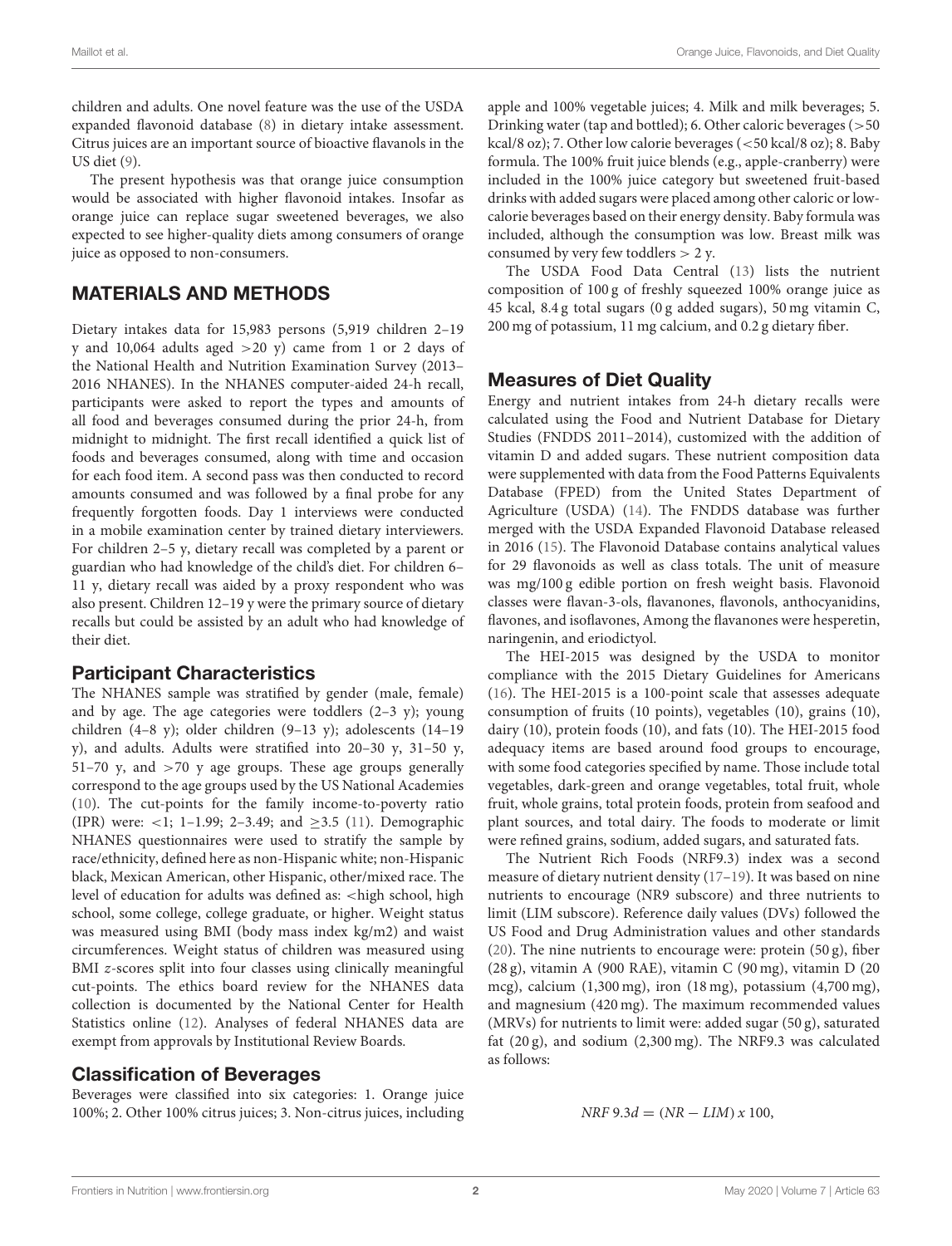where

$$
NR = \sum_{i=1}^{9} \frac{\frac{Intake_i}{Energy} \times 2000,}{DV_i}
$$

$$
LIM = \sum_{i=1}^{3} \frac{\frac{Intake_i}{Energy} \times 2000,}{MRV_i} - 1.
$$

The NRF family of nutrient density indices is well-documented [\(21\)](#page-7-1). In recent versions, vitamin E was replaced with vitamin D, a nutrient of public health concern [\(3\)](#page-6-2). Both NRF9.3d and HEI 2015 were corrected for dietary energy (1,000 kcal for HEI-2015 and 2,000 kcal for NRF) [\(16\)](#page-6-15). Percent DVs were truncated at 100% following prior protocols. In LIM, only the MRV share in excess of the recommended amount was considered.

#### Plan of Analysis

The percentage of orange juice consumers and mean amounts consumed (in g/day and kcal/day) were estimated by gender, age group, IPR (income-to-poverty ratio), and race/ethnicity. The contribution of orange juice to daily energy and nutrient intakes were estimated for the whole sample and by age group and other strata of interest. Orange juice consumers and non-consumers were compared on nutrient intakes, HEI-2015 and NRF9.3d, and on weight status using BMI for adults and BMI z-scores for children/adolescents. All analyses accounted for the complex survey design of NHANES data and are representative of the US population. Data analyses used Stata 13.1 (College Station, TX) and SAS 9.4 (SAS institute, Cary, NC).

#### RESULTS

**[Table 1](#page-3-0)** shows participant characteristics for persons aged >2 y in NHANES 2013–16. The sample was 61.8 % Non-Hispanic White; 11.9% Non-Hispanic Black, 10.8% Mexican American, 6.4% other Hispanic, 9.1% other, and was evenly distributed by gender and by income-to-poverty ratio (IPR).

**[Table 1](#page-3-0)** shows percent consumers in each group and the amounts consumed in g/d and kcal/d. On average, only one person in six consumed orange juice (15.9%). Males were more frequent consumers compared to females (17.5 vs. 14.3%). Percentage of consumers declined from 21.2% in the 4–8 age group to a low of 14% in the 51–70 y age group but rose to 24.2 after age 70 y. Most likely to consume orange juice were non-Hispanic Blacks and other Hispanics; least likely were non-Hispanic Whites.

Mean consumption of orange juice was <1 ounce per person per day (29.8 g/d). Males consumed more orange juice than did females (36.8 vs. 23.0 g/d). Consumption first rose and then fell with age, reaching a peak for the  $>70$  y group (39.2 g/d). Total energy intakes from orange juice followed the same patterns. Orange juice contributed from 11.1 to 18.6 kcal/d, depending on age. Orange juice intakes declined with rising incomes. Whereas Mexican Americans derived as much as 20 kcal/d from orange juice, non-Hispanic Whites were at 11 kcal/d.

**[Table 2](#page-3-1)** shows the contribution of orange juice and other beverages to daily energy and nutrient intakes. Orange juice and other citrus juices contributed 14.4 kcal/d on the average; other fruit juices (mostly apple juice) contributed 14.8 kcal/d. By contrast, milk contributed 75.5 kcal/d and sugar sweetened caloric beverages 212.5 kcal/d. Orange juice and other citrus juices contributed a mean of 2.5 g/d of total sugar and 0 tbs/d of added sugar. High calorie beverages contributed 31.8 g/d of total sugar and 7 tbs/d (i.e., 28 g/d) of added sugar. Mean daily energy contribution from orange juice was only 0.7% of the total. Orange juice contributed 13.2% of daily vitamin C and about 2% each of potassium and calcium. By contrast, high calorie beverages contributed 10.5% of total energy, 29.9% of total sugars, and 43.7% of added sugars, and had less favorable nutrient-to-energy ratios.

**[Table 3](#page-4-0)** shows percentage of individuals consuming 0 servings, <1 serving, 1–1.99 servings, or at least two servings per day of orange juice. The serving is 8 oz as per FDA RACC, the data were separated for children and adults. Only 18% of children and 15% of adults consumed any orange juice at all. Of those 14.73% of children and 10.91% of adults consumed one serving per day or less. Only 2.91% of children and 3.6% of adults consumed between one and two servings. About one in 200 children (0.54%) and one in 160 adults consumed two servings of orange juice or more per day. On average, persons consuming >2/d servings of orange juice consumed 661 g/d, equivalent to 264 kcal/d.

**[Table 4](#page-4-1)** shows diet quality indicators for orange juice consumers and non-consumers. Population means were adjusted for energy intake, gender, poverty level, race ethnicity, and education level (for adults only). For children, orange juice consumption (on the NHANES days) was associated with significantly higher vitamin C, potassium, calcium ( $p \leq$ 0.0001), and vitamin D ( $p < 0.0004$ ). Although total sugar was higher, added sugar was significantly lower ( $p = 0.003$ ). Despite fears that fruit juice is lower in fiber than whole fruit, orange juice consumption was not associated with lower intakes of dietary fiber—if anything the trend was in the opposite direction.

For adults, orange juice consumption (on the NHANES days) was associated with significantly higher vitamin C, potassium, and calcium ( $p < 0.0001$ ) and significantly lower consumption of added sugar ( $p = 0.003$ ). Orange juice consumption was not associated with lower intakes of dietary fiber.

Orange juice consumption among children was associated with significantly higher intakes of flavanones and of total flavonoids. Flavanones made an important contribution to total flavonoid intakes in children. Adult consumers had significantly higher intakes of flavanones. The increase in total flavonoids was not significant, partly because adults obtain flavonoids from other dietary sources such as tea.

Healthy Eating Index HEI 2015 scores were significantly higher for orange juice consumers than for non-consumers. The effect was significant for children and for adults. The NRF9.3 nutrient density scores were significantly higher for orange juice consumers than for non-consumers. The effect was significant for children and for adults. The NR9 nutrient density score was higher for consumers. The effect was significant for children and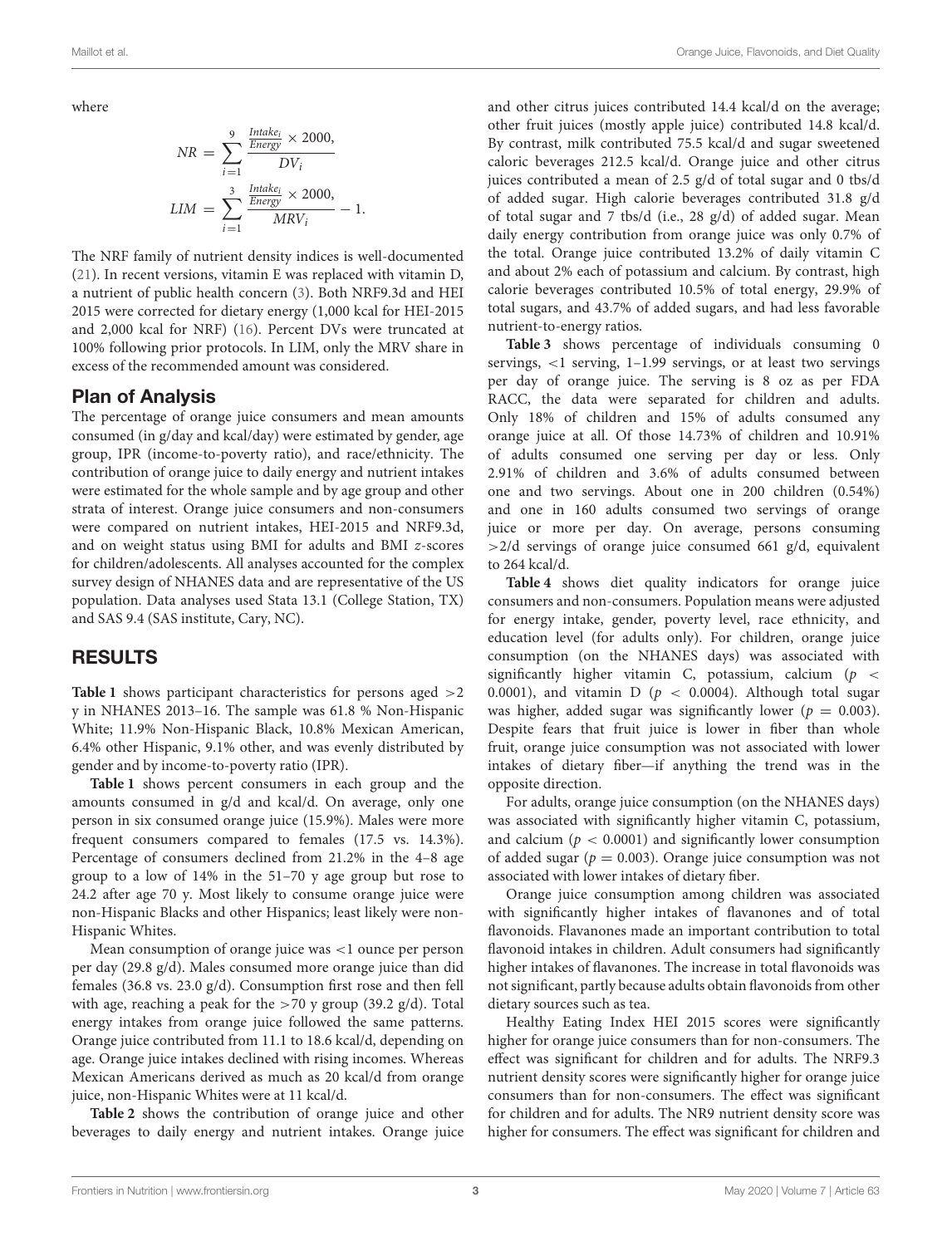<span id="page-3-0"></span>

| TABLE 1   Consumption of 100% orange juice (OJ) as % consumers and amounts consumed in grams/d and kcal/d by socio-demographic variables. |
|-------------------------------------------------------------------------------------------------------------------------------------------|
|-------------------------------------------------------------------------------------------------------------------------------------------|

|                       | N      | $\frac{0}{0}$ | OJ % consuming      | $OJ$ (g/d)          | OJ (kcal/d)         |
|-----------------------|--------|---------------|---------------------|---------------------|---------------------|
| Overall               | 15,983 | 100           | 15.9 (14.8-16.9)    | 29.8 (27.6-31.9)    | 14.2 (13.2-15.3)    |
| Gender                |        |               |                     |                     |                     |
| Female                | 8,172  | 51.05         | 14.3 (13.2-15.5)    | 23.0 (21.2-24.8)    | $11.0(10.1 - 11.8)$ |
| Male                  | 7,811  | 48.95         | 17.5 (16.0-19.0)    | 36.8 (33.2-40.5)    | 17.6 (15.9-19.4)    |
| $p$ -value            |        |               | 0.0009              | < 0.0001            | < 0.0001            |
| Age                   |        |               |                     |                     |                     |
| $2-3y$                | 723    | 2.64          | 18.1 (14.3-21.9)    | 28.5 (20.0-37.1)    | 13.7 (9.5-17.9)     |
| $4-8y$                | 1,685  | 6.50          | 21.2 (17.4-25.1)    | 29.0 (22.2-35.7)    | 13.9 (10.6-17.1)    |
| $9 - 13y$             | 1,658  | 6.53          | 18.6 (15.2-22.1)    | 30.5 (24.4-36.7)    | 14.7 (11.7-17.6)    |
| $14 - 19y$            | 1,853  | 8.44          | 15.5 (12.9-18.1)    | 31.5 (25.8-37.2)    | 15.2 (12.4-17.9)    |
| $20 - 30y$            | 1,875  | 15.87         | 15.4 (13.2-17.5)    | 36.4 (29.4-43.5)    | $17.5(14.1 - 20.9)$ |
| $31 - 50y$            | 3,453  | 25.96         | $13.1(11.7 - 14.5)$ | 28.2 (24.5-32.0)    | 13.5 (11.7-15.3)    |
| $51 - 70y$            | 3,314  | 25.26         | 14.0 (11.9-16.0)    | 23.4 (20.2-26.6)    | 11.1 (9.6-12.6)     |
| >70y                  | 1,422  | 8.81          | 24.2 (20.5-27.8)    | 39.2 (34.4-44.0)    | 18.6 (16.4-20.9)    |
| $p$ -value            |        |               | < 0.0001            | 0.0001              | 0.0001              |
| <b>Poverty level</b>  |        |               |                     |                     |                     |
| < 1                   | 3,819  | 16.17         | 17.9 (15.7-20.1)    | 37.3 (31.4-43.2)    | 17.8 (15.0-20.7)    |
| $1 - 1.99$            | 3,950  | 20.39         | 17.6 (15.1-20)      | $31.6(26.1 - 37.1)$ | 15.1 (12.4-17.7)    |
| $2 - 3.49$            | 3,105  | 21.16         | 14.0 (11.8-16.3)    | 27.2 (22.6-31.8)    | $12.9(10.8 - 15.1)$ |
| >3.49                 | 3,841  | 35.57         | 15.0 (13.2-16.8)    | 26.1 (22.1-30)      | 12.5 (10.6-14.4)    |
| Missing               | 1,268  | 6.71          | 16.1 (12.7-19.6)    | 34.0 (25.1-42.9)    | 16.3 (12.0-20.6)    |
| $p$ -value            |        |               | 0.06                | 0.04                | 0.04                |
| <b>Race ethnicity</b> |        |               |                     |                     |                     |
| Non-Hispanic White    | 5,586  | 61.81         | $13.8(12.5 - 15.1)$ | 24.3 (21.9-26.7)    | $11.6(10.4 - 12.7)$ |
| Non-Hispanic Black    | 3,476  | 11.93         | 21.5 (20-23.1)      | 41 (37.1-44.9)      | 19.7 (17.8-21.6)    |
| Mexican American      | 2,865  | 10.75         | 19.5 (16.7-22.2)    | 42.1 (34.3-49.9)    | 20.2 (16.4-23.9)    |
| Other Hispanic        | 1,789  | 6.36          | 20.9 (18.1-23.7)    | 41.5 (34.1-48.9)    | 19.8 (16.3-23.3)    |
| Other/mixed race      | 2,267  | 9.14          | $14.7(12.3 - 17.1)$ | 29.5 (23.6-35.4)    | 14.1 (11.3-17.0)    |
| $p$ -value            |        |               | < 0.0001            | < 0.0001            | < 0.0001            |

*The data are means and confidence intervals (95% CI).*

<span id="page-3-1"></span>TABLE 2 | The contribution of OJ and other beverages to energy and nutrient intakes in the US population aged >2 y.

| <b>Beverage category</b> | Energy,<br>kcal/d   | Fiber.<br>g/d    | Vitamin C.<br>mg/d | Calcium.<br>mg/d | Potassium.<br>mg/d | Total sugar,<br>g/d | Added sugar,<br>tsp/d |
|--------------------------|---------------------|------------------|--------------------|------------------|--------------------|---------------------|-----------------------|
| Orange juice             | 14.2 (13.2-15.3)    | $0.1(0.1-0.1)$   | $10(10-11)$        | $20(18-22)$      | 53 (49-57)         | $3(2-3)$            | $0(0-0)$              |
| Other citrus juice       | $0.2(0.1 - 0.3)$    | $0(0-0)$         | $0(0-0)$           | $0(0-1)$         | $1(0-1)$           | $0(0-0)$            | $0(0-0)$              |
| Non-citrus juice         | 14.8 (13.5-16.2)    | $0.1(0.1-0.1)$   | $7(7-8)$           | $5(5-6)$         | 38 (35-42)         | $0(0-1)$            | $0(0-0)$              |
| <b>Milk</b>              | 75.5 (71.5-79.4)    | $0.1(0.1-0.1)$   | $0(0-0)$           | 178 (169-188)    | 208 (196-220)      | $8(8-9)$            | $0(0-0)$              |
| Other caloric            | 212.5 (201.5-223.5) | $0.3(0.3 - 0.3)$ | $9(9-10)$          | 45 (41-49)       | 152 (142-161)      | 32 (30-34)          | $7(7-8)$              |
| Other non-caloric        | $6.4(5.9 - 6.8)$    | $0(0-0)$         | 2(2)               | $10(9-11)$       | 138 (127-148)      | $0(0-0)$            | $0(0-0)$              |
| Water                    | $0.4(0.3 - 0.5)$    | $0(0-0)$         | $0(0-0)$           | 62 (59-65)       | $0(0-1)$           | $0(0-0)$            | $0(0-0)$              |
| Formula                  | $0.3(0.2 - 0.5)$    | $0(0-0)$         | $0(0-0)$           | $O$ (0-1)        | $0(0-1)$           | $0(0-0)$            | $0(0-0)$              |
| Beverages total          | 324.3 (313.0-335.7) | 1(1)             | 29 (28-31)         | 321 (311-330)    | 590 (573-606)      | 44 (42-45)          | $7(7-8)$              |
| Diet total               | 2.016               | 16.4             | 77                 | 965              | 2.512              | 106                 | 16                    |
|                          | $(1,990 - 2,043)$   | $(16.0 - 16.8)$  | $(75 - 80)$        | $(943 - 988)$    | $(2,467 - 2,556)$  | $(104 - 108)$       | $(16 - 17)$           |

*Data are means and 95% CI. Added sugars are shown in teaspoons (1 tsp = 4 g).* 

for adults. The LIM subscore was significantly lower for orange juice consumers as compared to non-consumers, even though the difference was small.

**[Table 5](#page-5-0)** shows adjusted averages of BMI for adults and BMI z-scores for children for orange juice consumers and non-consumers. Also shown are waist circumferences among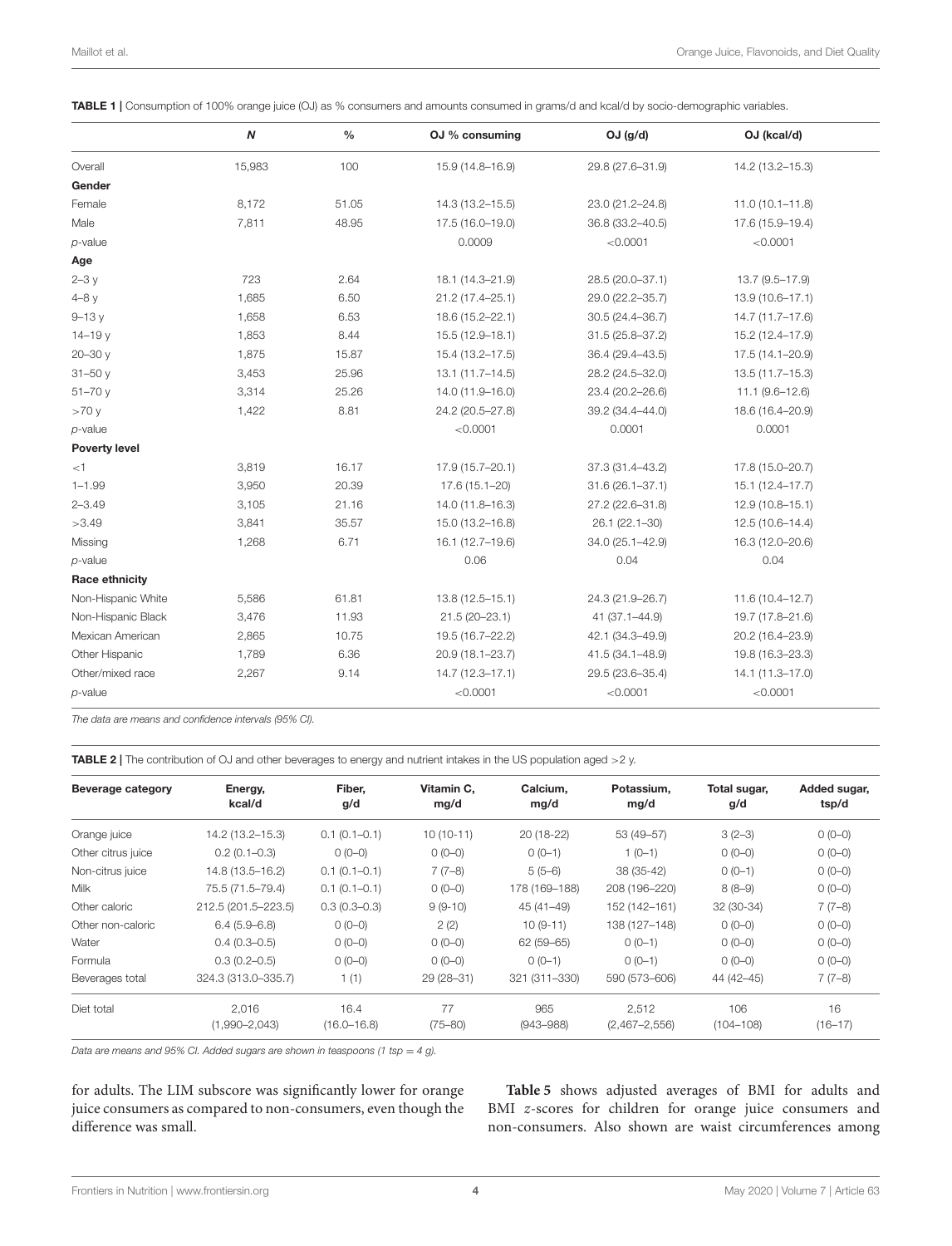<span id="page-4-0"></span>TABLE 3 | Average orange juice consumptions and percentage of individuals consuming 0 servings, <1 serving, 1-1.99 servings, or at least two servings per day of orange juice.

|                 | Overall             | 0 servings/d | <1 serving/d        | 1-1.99 servings/d   | >2 servings/d       |
|-----------------|---------------------|--------------|---------------------|---------------------|---------------------|
| Overall         |                     |              |                     |                     |                     |
| % Consumers     | 100                 | 84.13        | 11.83               | 3.43                | 0.61                |
| OJ intakes, q/d | 29.8 (27.6-31.9)    | $0(0-0)$     | 125.2 (122.0-128.3) | 318.9 (311.4-326.3) | 661.3 (613.9-708.7) |
| Children        |                     |              |                     |                     |                     |
| % Consumers     | 100                 | 81.83        | 14.73               | 2.91                | 0.54                |
| OJ intakes, q/d | $30.2(26.2 - 34.2)$ | $0(0-0)$     | 117.3 (112.9-121.7) | 326.9 (314.0-339.9) | 635.2 (582.0-688.4) |
| <b>Adults</b>   |                     |              |                     |                     |                     |
| % Consumers     | 100                 | 84.86        | 10.91               | 3.60                | 0.63                |
| OJ intakes, q/d | 29.6 (27.4-31.8)    | $0(0-0)$     | 128.5 (124.9-132.1) | 316.8 (307.9-325.7) | 668.5 (608.8-728.1) |

<span id="page-4-1"></span>TABLE 4 | Diet quality indicators for consumers and non-consumers of OJ.

|                         | Children                  |                           |          |                           |                           |          |
|-------------------------|---------------------------|---------------------------|----------|---------------------------|---------------------------|----------|
|                         | <b>Non-consumers</b>      | <b>Consumers</b>          | P        | Non-consumers             | <b>Consumers</b>          | P        |
| N(%                     | 4,689 (81.8)              | 1,230 (18.2)              |          | 8,433 (84.9)              | 1,631(15.1)               |          |
| Fiber, g/d              | 14 (13.7–14.3)            | 14.6 (14.0-15.1)          | 0.09     | 17.4 (17.0-17.8)          | 17.7 (17.0-18.4)          | 0.42     |
| Vitamin A RE, mcg/d     | 583.8 (567.8-599.8)       | 572.6 (539.9-605.2)       | 0.49     | 613.0 (592.1-634.0)       | 630.6 (591.0-670.3)       | 0.39     |
| Vitamin C, mg/d         | 65.1 (62.2-68.0)          | 118.6 (113.2-124.0)       | < 0.0001 | 73.5 (70.0-77.0)          | 139.7 (134.6-144.8)       | < 0.0001 |
| Vitamin D, mcg/d        | $5.4(5.2 - 5.6)$          | $5.5(5.1 - 5.8)$          | 0.67     | $4.5(4.3 - 4.7)$          | $5.3(4.9 - 5.6)$          | < 0.005  |
| Calcium, mg/d           | 951.2 (933.1-969.3)       | 1,015.5 (978.7-1,052.3)   | < 0.005  | 876.7 (861.6-891.9)       | 989.3 (961.5-1,017.2)     | < 0.0001 |
| Potassium, mg/d         | 2,084.9 (2,058.2-2,111.6) | 2,309.9 (2,262.4-2,357.3) | < 0.0001 | 2,538.1 (2,503.6-2,572.6) | 2,790.1 (2,739.0-2,841.2) | < 0.0001 |
| <b>Total flavonoids</b> |                           |                           |          |                           |                           |          |
| mg per d                | 77 (65.1-88.9)            | 108.6 (94.7-122.4)        | < 0.005  | 188.5 (173.9-203.0)       | 191.9 (156.0-227.8)       | 0.86     |
| mg per 2,000 kcal       | 89.8 (77.0-102.7)         | 122.3 (109.2-135.5)       | < 0.0001 | 203.8 (189.6-218.0)       | 204.6 (169.7-239.5)       | 0.97     |
| <b>Total flavanones</b> |                           |                           |          |                           |                           |          |
| mg per d                | $5.1(4.4 - 5.9)$          | 36.8 (34.6-38.9)          | < 0.0001 | $6.1(5.2 - 7.0)$          | 44.1 (42.0-46.1)          | < 0.0001 |
| mg per 2,000 kcal       | $6.3(5.3 - 7.3)$          | 41.8 (39.0-44.6)          | < 0.0001 | $7.5(6.1 - 8.8)$          | 46.9 (44.1-49.6)          | < 0.0001 |
| Total sugar, g/d        | 104.3 (102.2-106.5)       | 107.7 (104.2-111.3)       | 0.16     | 101.7 (100.0-103.4)       | 110.7 (107.7-113.7)       | < 0.0001 |
| Added sugar, g/d        | 15.1 (14.5-15.6)          | $13.5(12.6 - 14.3)$       | < 0.01   | 15.7 (15.2-16.2)          | $13.8(13.1 - 14.6)$       | < 0.0001 |
| <b>HEI 2015</b>         | 48.5 (47.8-49.1)          | 51.6 (50.3-52.9)          | < 0.0001 | 51.3 (50.6-51.9)          | 54.7 (53.9-55.4)          | < 0.0001 |
| <b>NRF9.3</b>           | 427.9 (422.7-433.1)       | 466.6 (458.1-475.1)       | < 0.0001 | 419.5 (412.7-426.2)       | 475.4 (466.5-484.3)       | < 0.0001 |
| NR9, %/2,000 kcal       | $5.7(5.7 - 5.8)$          | $6.0(6.0 - 6.1)$          | < 0.0001 | $5.5(5.5-5.6)$            | $6.1(6.0 - 6.1)$          | < 0.0001 |
| LIM, %/2,000 kcal       | $1.4(1.4-1.4)$            | $1.4(1.4-1.4)$            | < 0.005  | $1.3(1.3 - 1.4)$          | $1.3(1.3 - 1.3)$          | < 0.005  |

*Data are means adjusted for energy intake, gender, poverty level, race ethnicity, and education level (for adults only) and 95% CIs. Data is from NHANES 2013–16.*

children and adults by orange juice consumption status. Adjustment was for total energy, gender, race-ethnicity, poverty level, and education level (for adults only). No differences in BMI z-scores or waist circumferences were observed for children. Adult consumers of orange juice had lower BMI values and lower waist circumferences than did non-consumers.

# **DISCUSSION**

Based on a representative sample of 15,983 US toddlers, children, adolescents, and adults, the present analyses show that the average consumption of 100% orange juice was much lower than it is commonly assumed. Only 15.8% of the NHANES sample consumed any orange juice on the NHANES data collection days. Of these, 11.8% had one serving/day or less and only 0.61% of the sample had two servings/day or more. Orange juice contributed only around 0.7% of total energy and no added sugars to the diets. These low levels of consumption were well within the current national guidelines of up to 4–8 oz. total fruit juice per day. Orange juice and apple juice are the two principal 100% juices in the US diet.

Orange juice consumers had diets with more dietary vitamin C, potassium, calcium, and vitamin D for adults. Both HEI-2015 and NRF9.3d scores were significantly higher among orange juice consumers as compared to non-consumers. Up to five points on the HEI 2015 score can be earned through the consumption of 0.8 cups of orange juice per 1,000 kcal. Similarly, since vitamin C, vitamin D, calcium, and potassium are among the components of the NRF9.3 score, orange juice consumption ought to be associated with higher scores. There is also the possibility, grounded in prior research [\(22\)](#page-7-2), that consuming orange juice is a marker of healthier eating habits generally. Foods are consumed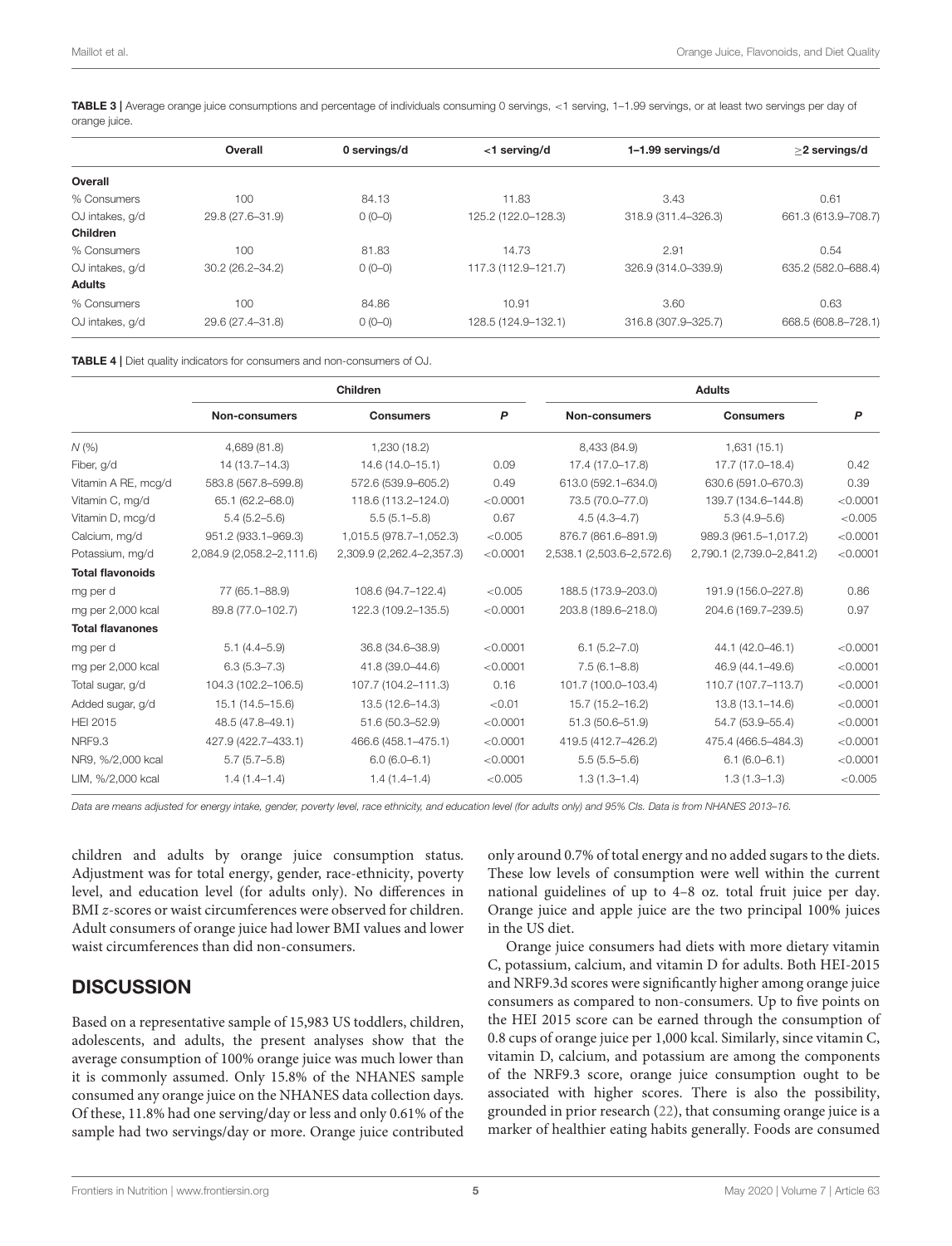|                     | <b>Children</b>     |                     |      |                     |                     |         |
|---------------------|---------------------|---------------------|------|---------------------|---------------------|---------|
|                     | Non-consumers       | <b>Consumers</b>    | P    | Non-consumers       | <b>Consumers</b>    | P       |
| n                   | 4,689               | ,230                |      | 8,433               | 1,631               |         |
| %                   | 81.83               | 18.17               |      | 84.86               | 15.14               |         |
| BMI, z-score        | $0.63(0.57 - 0.69)$ | $0.6(0.48 - 0.73)$  | 0.63 |                     |                     |         |
| BMI, $kg/m2$        |                     |                     |      | 29.48 (29.21-29.75) | 28.74 (28.16-29.33) | < 0.05  |
| Waist circumference | 69.64 (69.03-70.25) | 69.28 (68.19-70.38) | 0.52 | 99.91 (99.22-100.6) | 97.87 (96.49-99.25) | < 0.005 |

<span id="page-5-0"></span>TABLE 5 | Comparison of adjusted averages of anthropometric measures between consumers and non-consumers of OJ among children and adults, 2013-2016.

*Adjustment was for total energy, gender, race-ethnicity, poverty level, and education level (for adult only).*

as part of food patterns and not in isolation. In past studies based on 1999–2008 data, consumers of low-calorie sweeteners had better HEI 2005 subscores for vegetables, whole grains, and low fat dairy, even though diet beverages lack any of those components [\(23\)](#page-7-3). Consumers of low calorie sweeteners were less likely to smoke and more likely to engage in physical activity [\(23\)](#page-7-3). Similarly, healthier diets associated with the consumption of orange juice may have benefits that go beyond the nutrient content of orange juice itself.

The current recommendations for adopting plant-based diets rest in part on the health benefits of plant-derived flavonoids and other bioactive compounds [\(24\)](#page-7-4). In the US diet, most total flavonoids and nearly all flavan-3-ols are provided by fermented black tea; flavan-3-ols from tea and anthocyanidins from berries have been associated with lower risk of cardiovascular diseases [\(25,](#page-7-5) [26\)](#page-7-6). Children do not drink tea [\(11\)](#page-6-10) but drink fruit juice. Even though the consumption of orange juice was low, significant differences in flavanol intakes were observed between orange juice consumers and non-consumers. The difference was significant for both children and adults. Children who consumed orange juice also had significantly higher intakes of total flavonoids.

The role of 100% fruit juice in US children's diets continues to be a topic of debate [\(2,](#page-6-1) [27](#page-7-7)[–30\)](#page-7-8). The position taken by the American Academy of Pediatrics is that 100% fruit juice "predisposes to excessive caloric intake" and "has no essential role in healthy, balanced diets of children" [\(2\)](#page-6-1). Same as any other food, "juice can contribute extra calories when consumed in excess" [\(2\)](#page-6-1). However, statements that "children 2–18 years of age consume nearly half of their fruit intake as juice" [\(2\)](#page-6-1) are not consistent with current evidence. First, we have previously shown that whole fruit accounted for 66% of total fruit consumption; there was no indication that 100% juice displaced whole fruit in any way [\(31\)](#page-7-9). Other studies have noted that the reported decline in 100% juice consumption was not accompanied by a corresponding increase in servings of whole fruit [\(32\)](#page-7-10). Rather, 100% juice may improve diet quality of lower SES groups by removing the added costs associated with whole fruit consumption [\(33\)](#page-7-11). Total fruit consumption among lower-income participants in the Special Supplemental Nutrition Program for Women, Infants, and Children (WIC) was higher than among non-participants and came mostly from 100% fruit juice rather than whole fruit [\(34\)](#page-7-12). Juice was the cost neutral way to meet the fruit shortfall for lower income groups [\(33\)](#page-7-11).

Despite concerns that the consumption of juice may lower dietary fiber intakes [\(2\)](#page-6-1), there was no difference in fiber consumption between consumers and non-consumers of orange juice. Despite concerns that 100% juice consumption by children is associated with higher risk of childhood obesity, there were no significant differences in BMI z-scores or waist circumferences between child consumers and non-consumers of orange juice. For adults, orange juice consumption was associated with lower BMI and lower waist circumferences, adjusting for multiple covariates. However, given the cross-sectional design of NHANES studies, no causal inferences can be made.

Other studies have described the evidence to link 100% fruit juice intake with overweight status or adiposity as insufficient [\(27\)](#page-7-7). Past analyses of NHANES data [\(4,](#page-6-3) [35\)](#page-7-13) showed no association between 100% juice consumption and BMI z-scores. A recent meta-analysis [\(5\)](#page-6-4) found that 100% fruit juice led to small, not clinically significant, weight gain in children 1–6 y and no weight gain in older children (7–18 y). The type of juice was noted as a potential reason: younger children drink apple juice, whereas older children are more likely to drink citrus juice [\(5\)](#page-6-4). There was no consistent evidence to suggest that 100% fruit juice was associated with increased body weight or key metabolic risk factors [\(35,](#page-7-13) [36\)](#page-7-14).

The 2015–20 Dietary Guidelines have taken a more nuanced view of 100% juice consumption, one that stresses the concept of nutrient density, generally expressed as the ratio of nutrients to calories. First, there was the recognition that beverages such as "milk and fruit and vegetable juices contain important nutrients such as calcium, potassium, and vitamin D in addition to calories" [\(3\)](#page-6-2). Those nutrients were indeed higher in diets of consumers as opposed to non-consumers of orange juice. The 2015–2020 DGA went on to say that "beverages that are caloriefree—especially water—or that contribute beneficial nutrients, such as fat-free and low-fat milk and 100% juice, should be the primary beverages consumed" [\(3\)](#page-6-2). In other words, what counted in the DGA was the nutrient-to-calorie ratio, the basic principle behind the present nutrient density scores. The DGA position that beverage drinking patterns built around milk, 100% juice, and water were associated with higher quality diets were also confirmed in past research [\(4\)](#page-6-3). However, that study also showed that such patterns were relatively rare; the consumption of sugar sweetened beverages was the norm.

The present study had limitations. The cross-sectional nature NHANES data does not permit the drawing of causal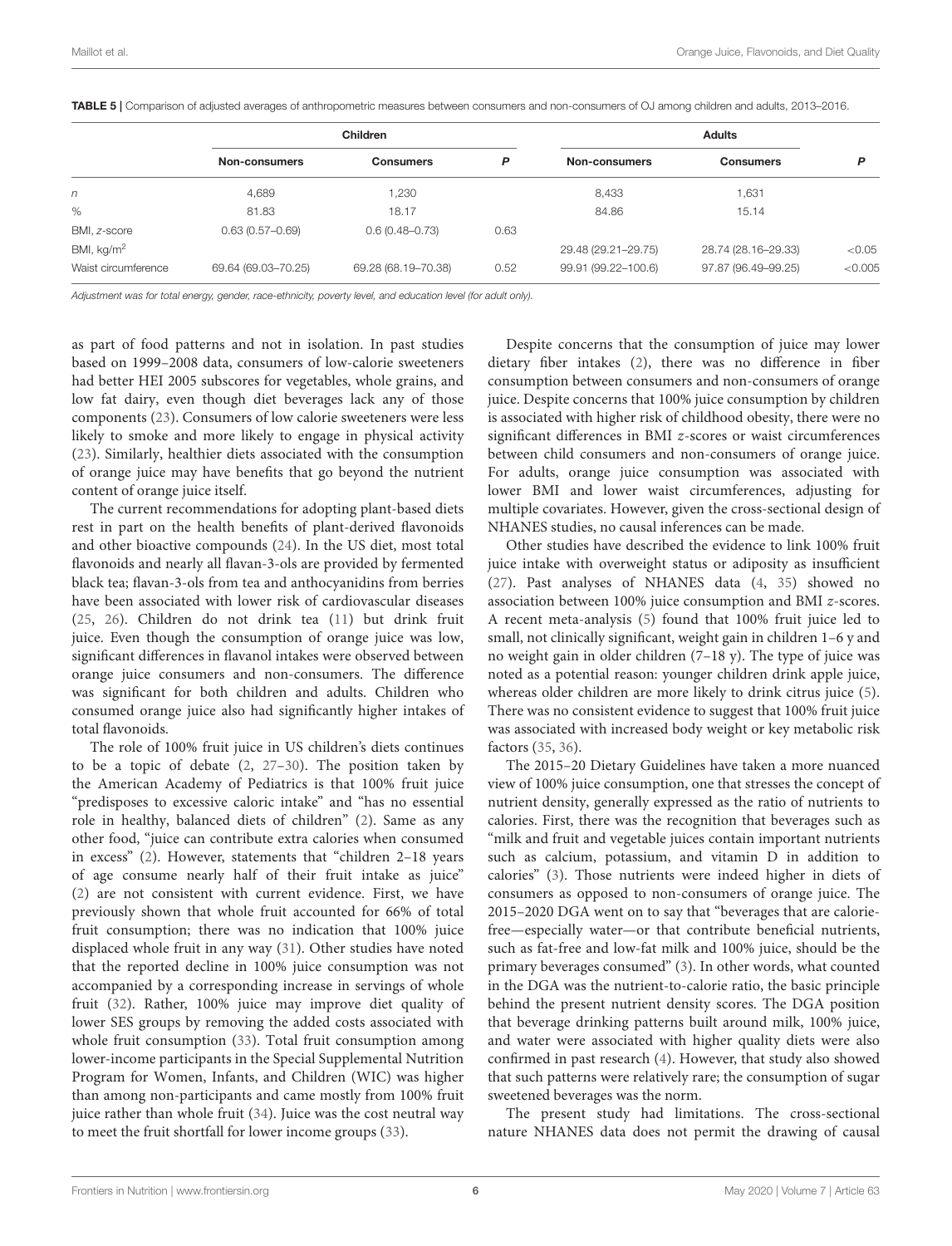associations. The present discussion was therefore limited to associations. Dietary intakes data were self-reported and included proxy reports by caregivers for children 5 years or younger. Despite these shortcomings, NHANES data are still used as the basis for dietary policies in the US. Nutrient profiling models such as the NRF9.3 that are purely nutrient based may not adequately capture multiple aspects of healthy food patterns. The same limitation applies to the Healthy Eating Index 2015, developed by the USDA to measure compliance with the 2015 USDA dietary guidelines. The HEI-2015 may not adequately capture food patterns across diverse social strata.

## **CONCLUSIONS**

In both children and adults, the consumption of orange juice was associated with higher quality diets and lower intakes of added sugar. No deficits in fiber intake were observed. Orange juice consumption was not associated with overweight. Orange juice consumers had higher intakes of dietary flavanones and total flavonoids (children).

## DATA AVAILABILITY STATEMENT

The datasets analyzed for this study can be found in the CDC National Center for Health Statistics NHANES database at: [https://wwwn.cdc.gov/nchs/nhanes/Default.aspx.](https://wwwn.cdc.gov/nchs/nhanes/Default.aspx)

## **REFERENCES**

- <span id="page-6-0"></span>1. Baker SS, Cochran WJ, Greer FR, Heyman MB, Jacobson MS, Jaksic T, et al. The use and misuse of fruit juice in pediatrics. Pediatrics. (2001) 107:1210– 3. doi: [10.1542/peds.107.5.1210](https://doi.org/10.1542/peds.107.5.1210)
- <span id="page-6-1"></span>2. Heyman MB, Abrams SA. Fruit juice in infants, children, and adolescents: current recommendations. Pediatrics. (2017) 139:e20170967. doi: [10.1542/peds.2017-0967](https://doi.org/10.1542/peds.2017-0967)
- <span id="page-6-2"></span>3. U.S. Department of Health Human Services U.S. Department of Agriculture. Dietary Guidelines for Americans 2015-2020. 8th ed. Washington, DC: U.S. Government Printing Office (2015).
- <span id="page-6-3"></span>4. Maillot M, Vieux F, Rehm CD, Rose CM, Drewnowski A. Consumption patterns of milk and 100% juice in relation to diet quality and Body weight among United States children: analyses of NHANES 2011-16 data. Front Nutr. (2019) 6:117. doi: [10.3389/fnut.2019.00117](https://doi.org/10.3389/fnut.2019.00117)
- <span id="page-6-4"></span>5. Auerbach BJ, Wolf FM, Hikida A, Vallila-Buchman P, Littman A, Thompson D, et al. Fruit juice and change in BMI: a meta-analysis. Pediatrics. (2017) 139:e20162454. doi: [10.1542/peds.2016-2454](https://doi.org/10.1542/peds.2016-2454)
- <span id="page-6-5"></span>6. Drewnowski A, Rehm CD, Constant F. Water and beverage consumption among children age 4-13y in the United States: analyses of 2005-2010 NHANES data. Nutr J. (2013) 12:85. doi: [10.1186/1475-2891-12-85](https://doi.org/10.1186/1475-2891-12-85)
- <span id="page-6-6"></span>7. Drewnowski A, Rehm CD, Constant F. Water and beverage consumption among adults in the United States: cross-sectional study using data from NHANES 2005-2010. BMC Public Health. (2013) 13:1068. doi: [10.1186/1471-2458-13-1068](https://doi.org/10.1186/1471-2458-13-1068)
- <span id="page-6-7"></span>8. Bhagwat S, Haytowitz DB, Wasswa-kintu S. USDA's Expanded Flavonoid Database for the Assessment of Dietary Intakes. Beltsville, MD (2014). Available online at:<http://www.ars.usda.gov/nutrientdata>
- <span id="page-6-8"></span>9. Chun OK, Chung SJ, Song WO. Estimated dietary flavonoid intake and major food sources of U.S. Adults. J Nutr. (2007) 137:1244– 52. doi: [10.1093/jn/137.5.1244](https://doi.org/10.1093/jn/137.5.1244)
- <span id="page-6-9"></span>10. Committee to Review Dietary Reference Intakes for Vitamin D Calcium Food Nutrition Board. In: Ross AC, Taylor CL, Yaktine AL, Del Valle HB, editors.

# ETHICS STATEMENT

The studies involving human participants were reviewed and approved by National Center for Health Statistics. Written informed consent to participate in this study was provided by the participants' legal guardian/next of kin.

# AUTHOR CONTRIBUTIONS

MM, FV, CR, and AD designed the study. CR developed the databases. MM and FV conducted the analyses. AD took the lead on writing the paper. All authors read and approved the final manuscript.

## FUNDING

Support for analyses of publicly available federal data from the National Health and Nutrition Examination Survey (NHANES) was provided to the University of Washington by the State of Florida Citrus Commission. The Florida Citrus Commission and the Florida Department of Citrus were established in 1935 as an agency of the state government to provide marketing, research and regulatory support to the entire industry. The Florida Citrus Commission (FCC) is a nine-member board appointed by the Governor of Florida to represent citrus growers, processors, and packers.

Dietary Reference Intakes: Calcium Vitamin D. Washington, DC: The National Academies Press (2011).

- <span id="page-6-10"></span>11. Vieux F, Maillot M, Rehm CD, Drewnowski A. Tea consumption patterns in relation to diet quality among children and adults in the United States: analyses of NHANES 2011-2016 data. Nutrients. (2019) 11:1– 17. doi: [10.3390/nu11112635](https://doi.org/10.3390/nu11112635)
- <span id="page-6-11"></span>12. Centers for Disease Control and Prevention. NHANES - NCHS Research Ethics Review Board Approval. (2017). Available online at: [https://www.cdc.](https://www.cdc.gov/nchs/nhanes/irba98.htm%0D) [gov/nchs/nhanes/irba98.htm%0D](https://www.cdc.gov/nchs/nhanes/irba98.htm%0D) (accessed October 9, 2019).
- <span id="page-6-12"></span>13. U.S. Department of Agriculture Agricultural Research Service. FoodData Central. (2019) Available online at:<https://www.fdc.nal.usda.gov> (accessed April 6, 2020).
- <span id="page-6-13"></span>14. Bowman SA, Clemens JC, Friday JE, Thoerig RC, Moshfegh AJ. Food Patterns Equivalents Database 2011-12: Methodology and User Guide. Food Survey Research Group, Beltsville Human Nutrition Research Center, Agricultural Research Service, US Department of Agriculture, Beltsville, MD (2014).
- <span id="page-6-14"></span>15. Sebastian RS, Wilkinson Enns C, Goldman JD, Martin CL, Steinfeldt LC, Murayi T, et al. A new database facilitates characterization of flavonoid intake, sources, and positive associations with diet quality among US adults. J Nutr. (2015) 145:1239–48. doi: [10.3945/jn.115.213025](https://doi.org/10.3945/jn.115.213025)
- <span id="page-6-15"></span>16. Krebs-Smith SM, Pannucci TRE, Subar AF, Kirkpatrick SI, Lerman JL, Tooze JA, et al. Update of the healthy eating index: HEI-2015. J Acad Nutr Diet. (2018) 118:1591–602. doi: [10.1016/j.jand.2018.05.021](https://doi.org/10.1016/j.jand.2018.05.021)
- <span id="page-6-16"></span>17. Drewnowski A, Rehm C, Vieux F. Breakfast in the United States: food and nutrient intakes in relation to diet quality in National Health and Examination Survey 2011-2014. A study from the International Breakfast Research Initiative. Nutrients. (2018) 10:1200. doi: [10.3390/nu10091200](https://doi.org/10.3390/nu10091200)
- 18. Drewnowski A. The nutrient rich foods index helps to identify healthy, affordable foods. Am J Clin Nutr. (2010) 91:1095-101. doi: [10.3945/ajcn.2010.28450D](https://doi.org/10.3945/ajcn.2010.28450D)
- <span id="page-6-17"></span>19. Francou A, Hebel P, Braesco V, Drewnowski A. Consumption patterns of fruit and vegetable juices and dietary nutrient density among french children and adults. Nutrients. (2015) 7:6073–87. doi: [10.3390/nu7085268](https://doi.org/10.3390/nu7085268)